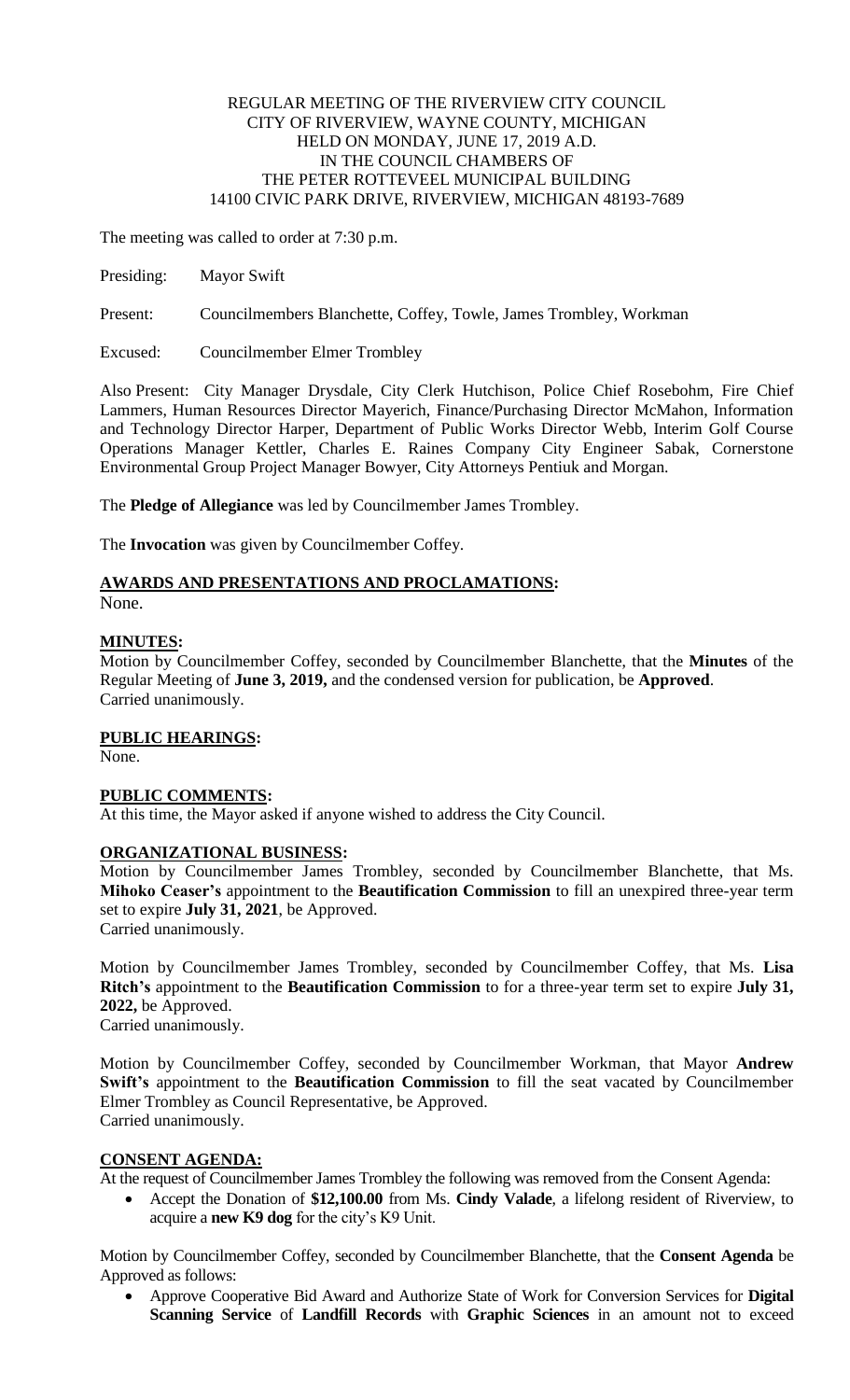#### **\$29,000.00**.

A.

- Award Cooperative **Bid** to **Applied Imaging, Inc**., and Authorize the Four-Year Lease Agreement for Replacement **Copier** in the total amount of \$**8,366.40** for the **Building Department**.
- Authorize the issuance of a Request for Proposal (**RFP**) for **City-Wide Ambulance Services**.
- Approve **Bid** Award and Authorize Execution of a **Three-Year Agreement** with **Slater Security Services, LLC**, for **Security Services** at the **Land Preserve**; subject to future budget appropriations.
- Authorize **Solicitation** of Bid Proposals for **Limestone**, in concurrence with the Ad Hoc Land Preserve Committee at their meeting of June 10, 2019.
- Authorize a **Three-Year Extension** with **Young's Environmental Clean-up** for **Sewerage** and **Landfill Gas System Cleaning**, in concurrence with the Ad Hoc Land Preserve Committee at their meeting of June 10, 2019.
- Authorize Execution of **Addendum** Extending the Agreement with **Municode** for the Code of **Ordinances/Zoning Ordinance Supplement** Services.
- Approve the City Contribution to the **American Legion** Post No. 389 of an amount not to exceed \$**1,000.00** for their Fourth of **July Community Celebration**.
- Approve Budget Amendments as follows:

|                                   |                       | <b>Current</b>  |              | Amended       |              | Amendment or |             |
|-----------------------------------|-----------------------|-----------------|--------------|---------------|--------------|--------------|-------------|
| <b>Description</b>                | <b>Account Number</b> | Appropriation   |              | Appropriation |              | Change       |             |
| 2018/19 General Fund              |                       |                 |              |               |              |              |             |
| <b>Property Chargebacks</b>       | 101-000-405.000       | \$              | 0.00         | \$            | 24,000.00    | \$           | 24,000.00   |
| Home Transfer Inspection Fee      | 101-000-486.000       | \$              | 30,000.00    | \$            | 36,500.00    | \$           | 6,500.00    |
| <b>Heatimg Permits</b>            | 101-000-630.050       | \$              | 25,000.00    | \$            | 50,000.00    | \$           | 25,000.00   |
| <b>Plumbing Permits</b>           | 101-000-630.060       | \$              | 12,000.00    | \$            | 22,500.00    | \$           | 10,500.00   |
| State Revenue - Personal Property | 101-000-575.330       | $\overline{\$}$ | 117,230.00   | \$            | 130,730.00   | \$           | 13,500.00   |
| Judicial Reimbursement            | 101-000-602.100       | \$              | 0.00         | \$            | 12,000.00    | \$           | 12,000.00   |
| Gas & Oil Charges - Rvw School    | 101-000-670.080       | \$              | 35,000.00    | \$            | 47,000.00    | \$           | 12,000.00   |
| Publishing & Advertising Rev      | 101-000-670.035       | \$              | 0.00         | \$            | 18,000.00    | \$           | 18,000.00   |
| Perscription Reimbursement        | 101-000-687.000       | \$              | 27,000.00    | \$            | 34,000.00    | \$           | 7,000.00    |
|                                   |                       |                 |              |               |              |              |             |
| Cell Phone/iPad                   | 101-101-853.000       | \$              | 0.00         | \$            | 9,000.00     | \$           | 9,000.00    |
| <b>City Pension Contribution</b>  | 101-172-725.900       | \$              | 61,577.00    | \$            | 81,577.00    | \$           | 20,000.00   |
| Litigation/Spec Legal Svc         | 101-210-818.012       | \$              | 120,000.00   | \$            | 189,000.00   | \$           | 69,000.00   |
| <b>Labor Relations</b>            | 101-210-818.016       | \$              | 160,000.00   | \$            | 397,000.00   | \$           | 237,000.00  |
| <b>Full-Time Salaries</b>         | 101-253-725.000       | \$              | 196,710.00   | \$            | 181,710.00   | \$           | (15,000.00) |
| Pay-In-Lieu-Bonus, Vac, Per       | 101-253-725.400       | \$              | 3,640.00     | \$            | 10,000.00    | \$           | 6,360.00    |
| <b>Accrued Payoff</b>             | 101-253-725.450       | \$              | 0.00         | \$            | 8,200.00     | \$           | 8,200.00    |
| Retiree Health Savings Plan       | 101-270-725-960       | $\overline{\$}$ | 0.00         | \$            | 8,500.00     | \$           | 7,900.00    |
| <b>Full-Time Salaries</b>         | 101-301-725.000       | \$              | 1,840,000.00 | \$            | 1,750,000.00 | \$           | (90,000.00) |
| Overtime                          | 101-301-725.200       | \$              | 242,967.00   | \$            | 332,967.00   | \$           | 90,000.00   |
| Health Insurance                  | 101-301-725.700       | \$              | 337,275.00   | \$            | 350,775.00   | \$           | 13,500.00   |
| <b>Workers Comp</b>               | 101-301-735.000       | \$              | 71,490.00    | \$            | 57,990.00    | \$           | (13,500.00) |
| Travel, Ed & Training             | 101-301-862.000       | $\overline{\$}$ | 45,000.00    | \$            | 65,000.00    | \$           | 20,000.00   |
| Audio/Video Security              | 101-301-990.011       | $\overline{\$}$ | 28,000.00    | \$            | 8,000.00     | \$           | (20,000.00) |
| <b>Full-Time Salaries</b>         | 101-336-725.000       | \$              | 56,128.00    | \$            | 78,028.00    | \$           | 21,900.00   |
| Part-Time Salaries                | 101-336-725.100       | \$              | 746,356.00   | \$            | 712,706.00   | \$           | (33,650.00) |
| Overtime                          | 101-336-725.200       | \$              | 3,500.00     | \$            | 21,350.00    | \$           | 17,850.00   |
| Longevity                         | 101-336-725.300       | \$              | 9,400.00     | \$            | 16,000.00    | \$           | 6,600.00    |
| <b>Accrued Payoff</b>             | 101-336-725.450       | $\overline{\$}$ | 18,000.00    | \$            | 3,000.00     | \$           | (15,000.00) |
| <b>Workers Comp</b>               | 101-336-735.000       | \$              | 43,047.00    | \$            | 49,647.00    | \$           | 6,600.00    |
| <b>Physical Exams</b>             | 101-336-836.000       | \$              | 5,000.00     | \$            | 11,000.00    | \$           | 6,000.00    |
| <b>Water Service</b>              | 101-336-923.000       | \$              | 2,000.00     | \$            | 10,200.00    | \$           | 8,200.00    |
| Fire Hose                         | 101-336-970.503       | \$              | 6,000.00     | \$            | 0.00         | \$           | (6,000.00)  |
| Turn Out Gear                     | 101-336-970.520       | $\overline{\$}$ | 20,000.00    | \$            | 5,000.00     | \$           | (15,000.00) |

JUSTIFICATION: To adjust the general fund revenues and expenditures for year-end purposes. B.

|                                   |                 | Current       | Amended       |     | Amendment or |
|-----------------------------------|-----------------|---------------|---------------|-----|--------------|
| <b>IDescription</b>               | Account Number  | Appropriation | Appropriation |     | Change       |
| 2018/19 Maior Streets             |                 |               |               |     |              |
| Joint Crack Sealing - Engineering | 202-463-818.043 | 0.00          | 6.864.00      | l S | 6.864.00     |
| Joint Crack Sealing               | 202-463-818.035 | 28.491.00     | 21.627.00     | l S | (6,864.00)   |
| $\sim$                            | .               |               |               |     |              |

JUSTIFICATION: To adjust the general fund revenues and expenditures for year-end purposes. C.

|                                   |                 | Current       | Amended |               | Amendment or |             |
|-----------------------------------|-----------------|---------------|---------|---------------|--------------|-------------|
| <b>IDescription</b>               | Account Number  | Appropriation |         | Appropriation |              | Change      |
| 2018/19 Local Streets             |                 |               |         |               |              |             |
| Joint Crack Sealing - Engineering | 203-463-818.043 | 0.00          |         | 16.016.00     |              | 16.016.00   |
| Joint Crack Sealing               | 203-463-818.035 | 46.478.00     |         | 30.462.00     |              | (16,016.00) |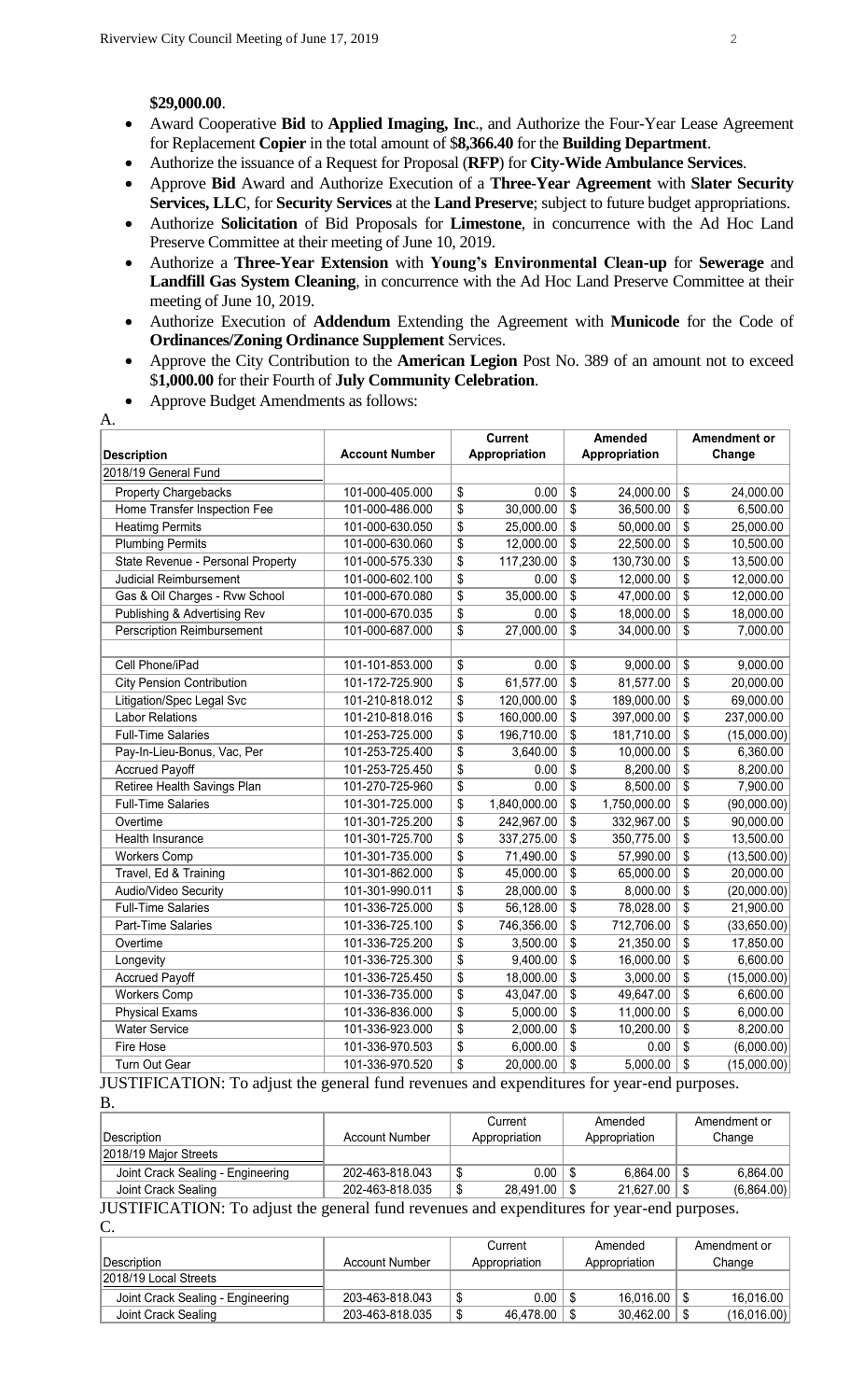JUSTIFICATION: To adjust the general fund revenues and expenditures for year-end purposes. D.

|                                                                                            |                       | Current |               | Amended |               | Amendment or |          |  |
|--------------------------------------------------------------------------------------------|-----------------------|---------|---------------|---------|---------------|--------------|----------|--|
| <b>Description</b>                                                                         | <b>Account Number</b> |         | Appropriation |         | Appropriation | Change       |          |  |
| 2018/19 Garbage & Rubbish                                                                  |                       |         |               |         |               |              |          |  |
| Yard Waste                                                                                 | 226-528-818.033       | J       | 71.283.00     |         | 77.283.00     |              | 6,000.00 |  |
| Recycling / Compost                                                                        | 226-528-818.037       |         | 15.000.00     |         | 18.000.00     |              | 3,000.00 |  |
| HETIELO A TION, To ediver the conoral fund revenues and expenditures for year and purposes |                       |         |               |         |               |              |          |  |

JUSTIFICATION: To adjust the general fund revenues and expenditures for year-end purposes. Carried unanimously.

Motion by Councilmember Blanchette, seconded by Councilmember James Trombley, that acceptance of a generous donation of **\$12,100.00** by **Cynthia** and **Jerry Valade** for purchase of a new **K9 Unit German Shepherd,** due to the medical retirement of K9 Officer Reno**,** be Approved. Carried unanimously.

#### **RESOLUTIONS:**

None.

#### **ADMINISTRATION:**

Motion by Councilmember James Trombley, seconded by Councilmember Coffey, that the **Bid** Award and Authorization for Execution of **Agreement** for the **2019 Street Sectioning Program** with **Dominic Gaglio Construction**, Inc., in the amount of \$**614,886.00**, plus ten percent (10%) contingency in the amount of \$**61,489.00**, for a total of \$**676,375.00**, be Approved. Carried unanimously.

Motion by Councilmember Coffey, seconded by Councilmember Workman, that the **Bid** Award and Authorization for Execution of **Agreement** for Purchase of a **Liebherr Bulldozer** in the amount of **\$775,000.00**; accept **Trade-in** value of **\$125,000.00** for a **Cat Bulldozer;** and further, authorization for **Solicitation** of **Finance Options** in the amount of **\$650,000.00**, be Approved; in concurrence with Ad Hoc Land Preserve Committee recommendation at their June 10, 2019 meeting. Carried unanimously.

Motion by Councilmember James Trombley, seconded by Councilmember Coffey, that the **Bid** Award and Authorization for Execution of **Agreement** with **Alta Equipment Company, LLC**, for Purchase of a **Volvo Excavator** in the amount of **\$263,320.00** and accept **Trade-in** for a **Linkbelt Excavator** in the amount of **\$44,000.00**. Further, authorization for **Solicitation** of **Finance Options** in the amount of **\$219,320.00**, be Approved; in concurrence with the Ad Hoc Land Preserve Committee recommendation at their meeting of June 10, 2019,

Carried unanimously.

Motion by Councilmember Blanchette, seconded by Councilmember Workman, that **Authorization** for the **Mayor** to **Sign** the **OPEB Trust Agreement** on behalf of the City of Riverview, and the Adoption of Resolution 19-13, the **OPEB Trust Agreement** between the City of Riverview and the City of Riverview **OPEB Trustees** consisting of **Mayor, City Manager** and **Finance Director**, be Approved.

#### RESOLUTION 19-13

#### A RESOLUTION APPROVING THE ADOPTION OF THE OTHER POST-EMPLOYMENT BENEFITS (OPEB) TRUST AGREEMENT BETWEEN THE CITY OF RIVERVIEW AND THE CITY OF RIVERVEW OPEB TRUSTEES

At the duly convened meeting of the City Council for the City of Riverview held on June 17, 2019, the following resolution was moved by Councilmember Blanchette, supported by Councilmember Workman and adopted upon the following vote:

| AYES:                     |         | Mayor Swift, Councilmembers Blanchette, Coffey, Towle, James Trombley,          |  |  |  |
|---------------------------|---------|---------------------------------------------------------------------------------|--|--|--|
|                           | Workman |                                                                                 |  |  |  |
| NAYS:                     | None.   |                                                                                 |  |  |  |
| <b>ABSTENTIONS:</b> None. |         |                                                                                 |  |  |  |
| EXCUSED:                  |         | <b>Councilmember Elmer Trombley</b>                                             |  |  |  |
|                           |         |                                                                                 |  |  |  |
| WHEREAS,                  |         | the City of Riverview (City) desires to fund its current and future other post- |  |  |  |
|                           |         | employment benefits (OPEB) obligations; and                                     |  |  |  |
|                           |         |                                                                                 |  |  |  |
| WHEREAS,                  |         | the City currently makes OPEB payments from its General Fund; and               |  |  |  |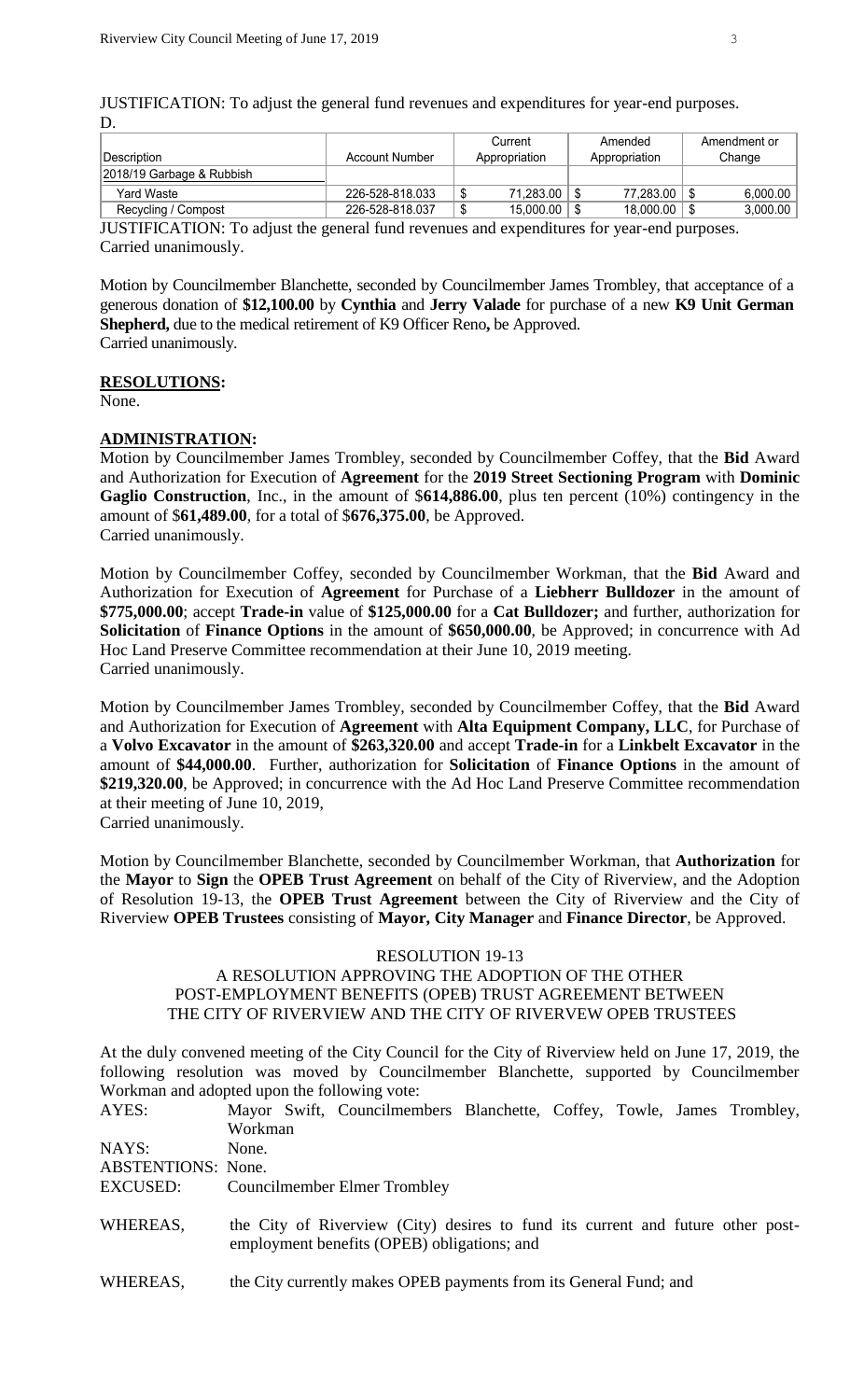- WHEREAS, the City desires to enter into an irrevocable OPEB Trust Agreement for the purpose of prefunding and payment of OPEB on behalf of qualified City retirees; and
- WHEREAS, the City's creation and funding of said OPEB Trust Agreement is an essential governmental function within the meaning of Section 115 of the Internal Revenue Code, as amended, and the Regulations issued there under, and is a tax-exempt trust under the relevant statutory provisions of the State of Michigan; and
- WHEREAS, to date, Employee-contributed OPEB funds have been accumulated for OPEB purposes by the City and shall be transferred to the Trust upon adoption of this resolution; and
- WHEREAS, the City dedicates the net revenue derived from the Riverview Land Preserve Gas Plant to the trust and shall transfer same as available; and
- WHEREAS, the City shall also transfer to the Trust those sums annually required by the State of Michigan.
- NOW, THEREFORE, BE IT RESOLVED BY THE CITY COUNCIL OF THE CITY OF RIVERVIEW, MICHIGAN, that the City Council hereby adopts the Other Post-Employment Benefits (OPEB) Trust Agreement, effective June 17, 2019.
- BE IT FURTHER RESOLVED that the Mayor, City Manager, and the Director of Finance are hereby all Ex Officio are appointed as Trustees of the OPEB Trust and shall act as the Trust's investment fiduciaries.
- BE IT FURTHER RESOLVED that Employer contributions, Employee-contributed OPEB funds, the net revenue derived from the Riverview Land Preserve Gas Plant, and the minimum sums annually required by the State of Michigan, shall be dedicated to the Trust and transferred to the Trust when available or required.
- BE IT FURTHER RESOLVED that withdrawals from the Trust are restricted solely to the payment of OPEB benefits and payment of the expenses of administration of the fund as provided for in the Trust Agreement.

BE IT FURTHER RESOLVED that the Trust is established on an accrual basis and is irrevocable.

RESOLUTION DECLARED ADOPTED, subject to final review by the City Attorney.

ATTEST:

Andrew M. Swift, Mayor

\_\_\_\_\_\_\_\_\_\_\_\_\_\_\_\_\_\_\_\_\_\_\_\_\_\_\_\_\_\_\_\_\_\_\_\_\_\_\_

\_\_\_\_\_\_\_\_\_\_\_\_\_\_\_\_\_\_\_\_\_\_\_\_\_\_\_\_\_\_\_\_\_\_\_\_\_\_\_\_

I, Cynthia M. Hutchison, Clerk for the City of Riverview, Wayne County, Michigan, do hereby certify that the foregoing is a true copy of a resolution adopted by the Riverview City Council on June 17, 2019.

Cynthia M. Hutchison, City Clerk

Motion by Councilmember James Trombley, seconded by Councilmember Coffey, that the Cooperative **Bid** Award to **Scodeller Construction**, Inc., for the **2019 Pavement Joint Sealing Project** in the amount of \$**195,470.00** with the city's portion of the amount to be \$**76,360.00,** be Approved. Carried unanimously.

## **ORDINANCES**:

None.

**OTHER BUSINESS:** None.